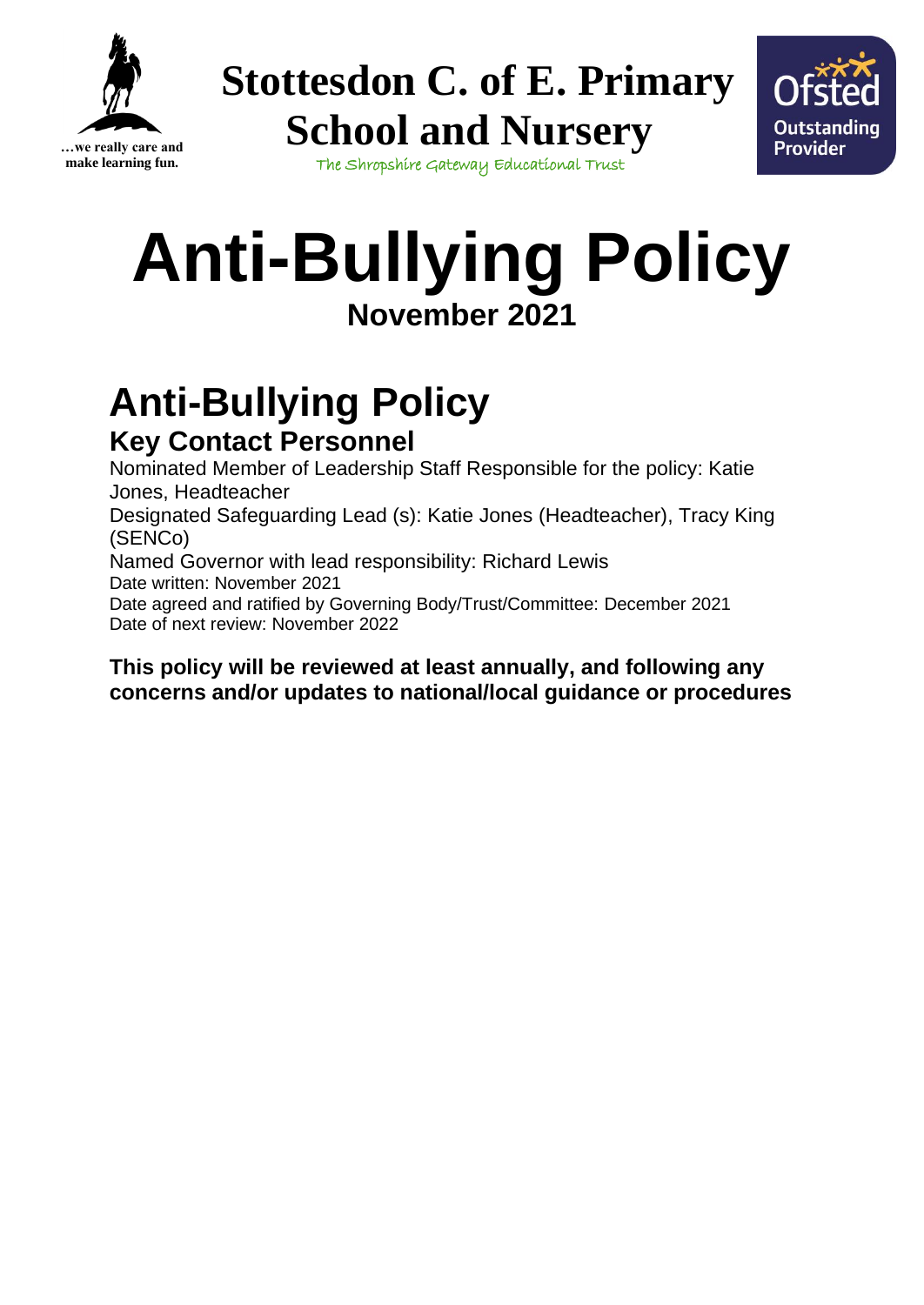## **Stottesdon CofE Primary and Nursery Anti-Bullying Policy**

This policy is based on DfE guidance "Preventing and Tackling Bullying" July 2017 and supporting documents. It also considers the DfE statutory guidance "Keeping Children Safe in Education" 2018 and 'Sexual violence and sexual harassment between children in schools and colleges' guidance. The setting has also read Childnet's "Cyberbullying: Understand, Prevent and Respond: Guidance for Schools" and the DfE research into anti-bullying practices: [www.gov.uk/government/publications/approaches-to-preventing](http://www.gov.uk/government/publications/approaches-to-preventing-and-tackling-bullying)[and-tackling-bullying](http://www.gov.uk/government/publications/approaches-to-preventing-and-tackling-bullying)

#### **1) Policy objectives:**

• This policy outlines what Stottesdon CofE Primary and Nursery will do to prevent and tackle all forms of bullying.

• Stottesdon CofE Primary and Nursery is committed to developing an anti-bullying culture where the bullying of adults, children or young people is not tolerated in any form.

#### **2) Links with other school policies and practices**

This policy links with several school policies, practices and action plans including:

- o Behaviour policy
- o Complaints policy
- o Child protection policy
- o Esafety and Acceptable Use Policies (AUP)
- o Curriculum policies, such as: PSHE, citizenship and computing
- o Mobile phone and social media policies

### **3) Links to legislation**

There are several pieces of legislation which set out measures and actions for schools in response to bullying, as well as criminal and civil law. These may include (but are not limited to):

- o The Education and Inspection Act 2006, 2011
- o The Equality Act 2010
- o The Children Act 1989
- o The Education (Independent School Standards) Regulations 2014 (if appropriate)
- o Protection from Harassment Act 1997
- o The Malicious Communications Act 1988
- o Public Order Act 1986

#### **4) Responsibilities**

• It is the responsibility of:

o The headteacher to communicate this policy to the school community, to ensure that disciplinary measures are applied fairly, consistently and reasonably, and that a member of the senior leadership team has been identified to take overall responsibility.

o Governors to take a lead role in monitoring and reviewing this policy.

 $\circ$  All staff, including: governors, senior leadership, teaching and non-teaching staff, to support, uphold and implement this policy accordingly.

o Parents/carers to support their children and work in partnership with the school.

 $\circ$  Pupils to abide by the policy.

### **5) Definition of bullying**

• Bullying can be defined as "*behaviour by an individual or a group, repeated over time that intentionally hurts another individual either physically or emotionally*". (DfE "Preventing and Tackling Bullying", July 2017)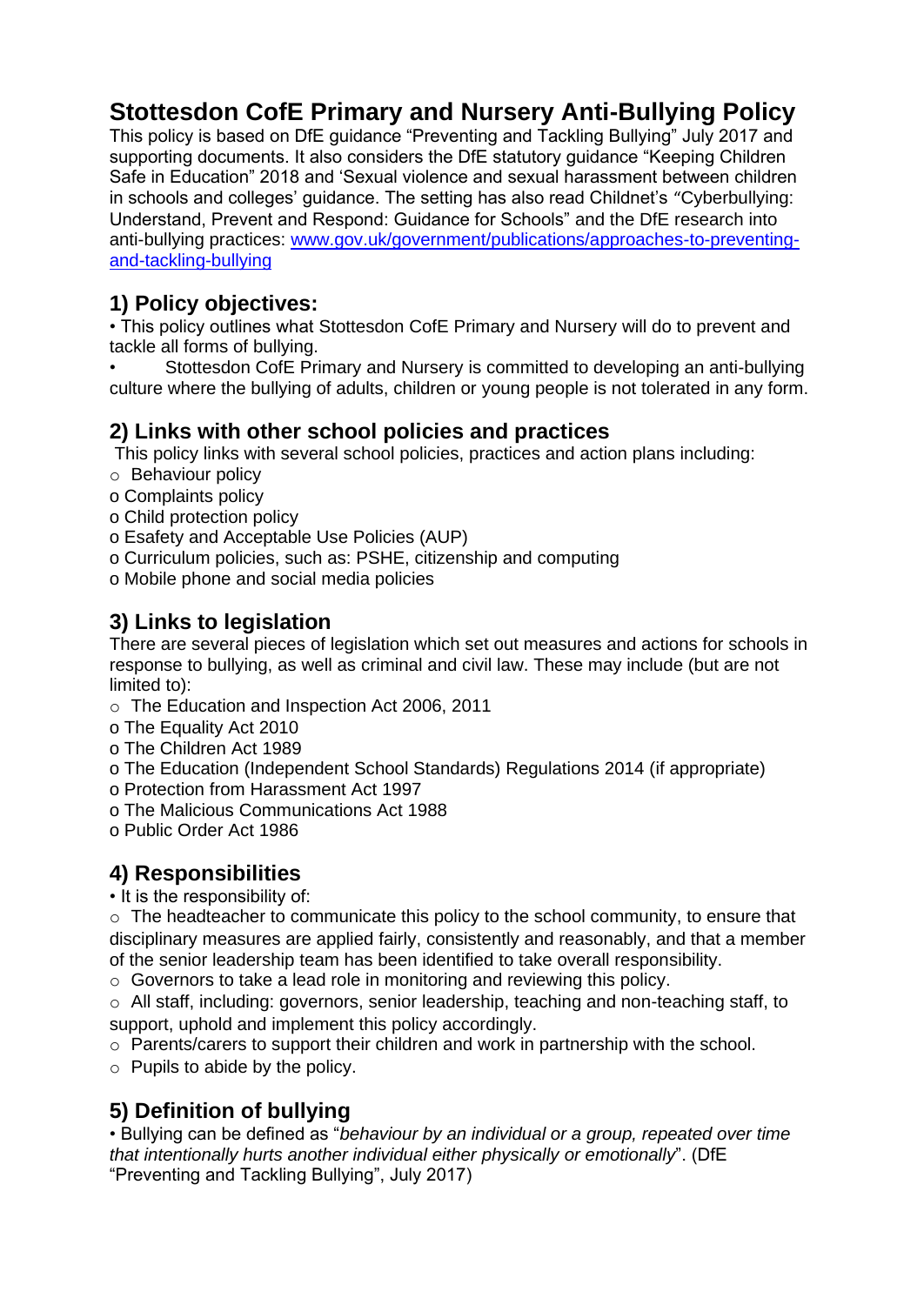



The Shropshire Gateway Educational Trust

• Bullying can include name calling, taunting, mocking, making offensive comments; kicking; hitting; taking belongings; producing offensive graffiti; gossiping; excluding people from groups and spreading hurtful and untruthful rumours.

• This includes the same unacceptable behaviours expressed online, sometimes called online or cyberbullying. This can include: sending offensive, upsetting and inappropriate messages by phone, text, instant messenger, through gaming, websites, social media sites and apps, and sending offensive or degrading photos or videos.

• Bullying is recognised by the school as being a form of peer on peer abuse. It can be emotionally abusive and can cause severe and adverse effects on children's emotional development.

#### **6) Forms and types of bullying covered by this policy**

• Bullying can happen to anyone. This policy covers all types and forms of bullying including:

o Bullying related to physical appearance

o Bullying of young carers, children in care or otherwise related to home circumstances

- o Bullying related to physical/mental health conditions
- o Physical bullying
- o Emotional bullying
- o Sexual bullying
- o Bullying via technology, known as online or cyberbullying

o Prejudicial bullying (against people/pupils with protected characteristics):

- Bullying related to race, religion, faith and belief and for those without faith
- Bullying related to ethnicity, nationality or culture
- Bullying related to Special Educational Needs of Disability (SEND)
- Bullying related to sexual orientation (homophobic/biphobic bullying)
- Gender based bullying, including transphobic bullying
- Bullying against teenage parents (pregnancy and maternity under the Equality Act)

#### **7) School ethos**

• Our Stottesdon community recognises that all forms of bullying, especially if left unaddressed, can have a devastating effect on individuals; it can create a barrier to learning and have serious consequences for mental wellbeing.

• By effectively preventing and tackling bullying our school can help to create a safe and disciplined environment, where pupils are able to learn and fulfil their potential.

#### **• Our Community:**

 $\circ$  Monitors and reviews our anti-bullying policy and practice on a regular basis.

o Supports staff to promote positive relationships to help prevent bullying.

o Recognises that some members of our community may be more vulnerable to bullying and its impact than others; this may include children with SEND. Being aware of this will help us to develop effective strategies to prevent bullying from happening and provide appropriate support, if required.

o Will intervene by identifying and tackling bullying behaviour appropriately and promptly.

o Ensures our pupils are aware that bullying concerns will be dealt with sensitively and effectively; that everyone should feel safe to learn and abide by the anti-bullying policy.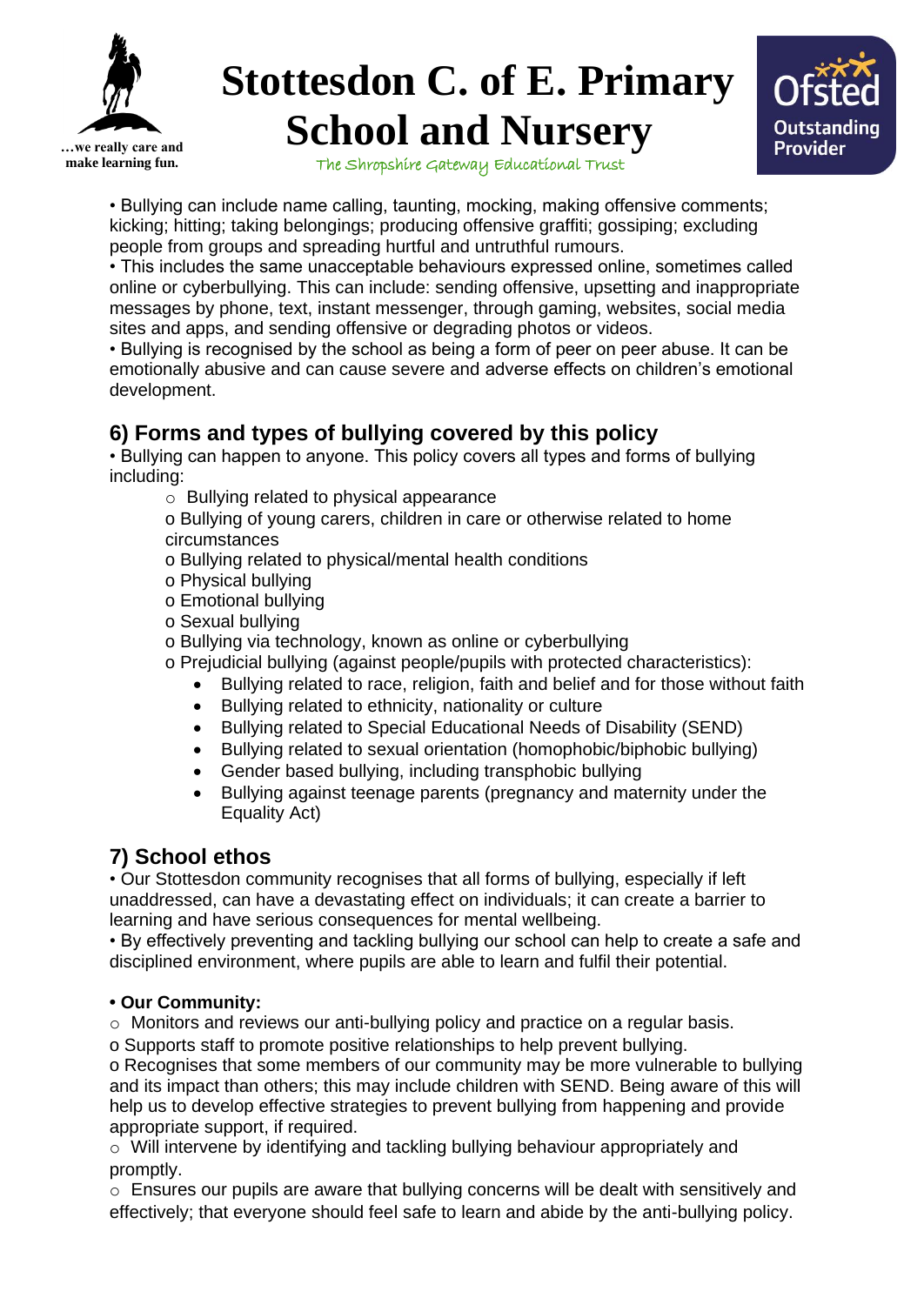$\circ$  Requires all members of the community to work with the school to uphold the antibullying policy.

o Recognises the potential impact of bullying on the wider family of those affected so will work in partnership with parents/carers regarding all reported bullying concerns and will seek to keep them informed at all stages.

o Will deal promptly with grievances regarding the school response to bullying in line with our complaints policy

o Seeks to learn from good anti-bullying practice elsewhere.

 $\circ$  Utilises support from the Local Authority and other relevant organisations when appropriate.

#### **8) Responding to bullying**

• The following steps may be taken when dealing with all incidents of bullying reported to the school:

 $\circ$  If bullying is suspected or reported, the incident will be dealt with immediately by the member of staff who has been approached or witnessed the concern.

 $\circ$  The school will provide appropriate support for the person being bullied – making sure they are not at risk of immediate harm and will involve them in any decision-making, as appropriate.

o The headteacher/Designated Safeguarding Lead (DSL) or another member of leadership staff will interview all parties involved.

o The DSL will be informed of all bullying issues where there are safeguarding concerns.

 $\circ$  The school will speak with and inform other staff members, where appropriate.

 $\circ$  The school will ensure parents/carers are kept informed about the concern and action taken, as appropriate and in line with child protection and confidentially policies.

 $\circ$  Sanctions, as identified within the school behaviour policy, and support will be implemented in consultation with all parties concerned.

 $\circ$  If necessary, other agencies may be consulted or involved, such as the police, if a criminal offence has been committed, or other local services including early help or children's social care, if a child is felt to be at risk of significant harm.

o Where the bullying of or by pupils takes place off school site or outside of normal school hours (including cyberbullying), the school will ensure that the concern is fully investigated. If required, the DSL will collaborate with other schools. Appropriate action will be taken, including providing support and implementing sanctions in school in accordance with this policy and the school's behaviour policy.

o A clear and precise account of bullying incidents will be recorded by the school in accordance with existing procedures. This will include recording appropriate details regarding decisions and action taken.

#### *Cyberbullying (Refer to* Childnet's *Cyberbullying guidance)*

When responding to cyberbullying concerns, the school will:

o Act as soon as an incident has been reported or identified.

o Provide appropriate support for the person who has been cyberbullied and work with the person who has carried out the bullying to ensure that it does not happen again.

o Encourage the person being bullied to keep any evidence (screenshots) of the bullying activity to assist any investigation.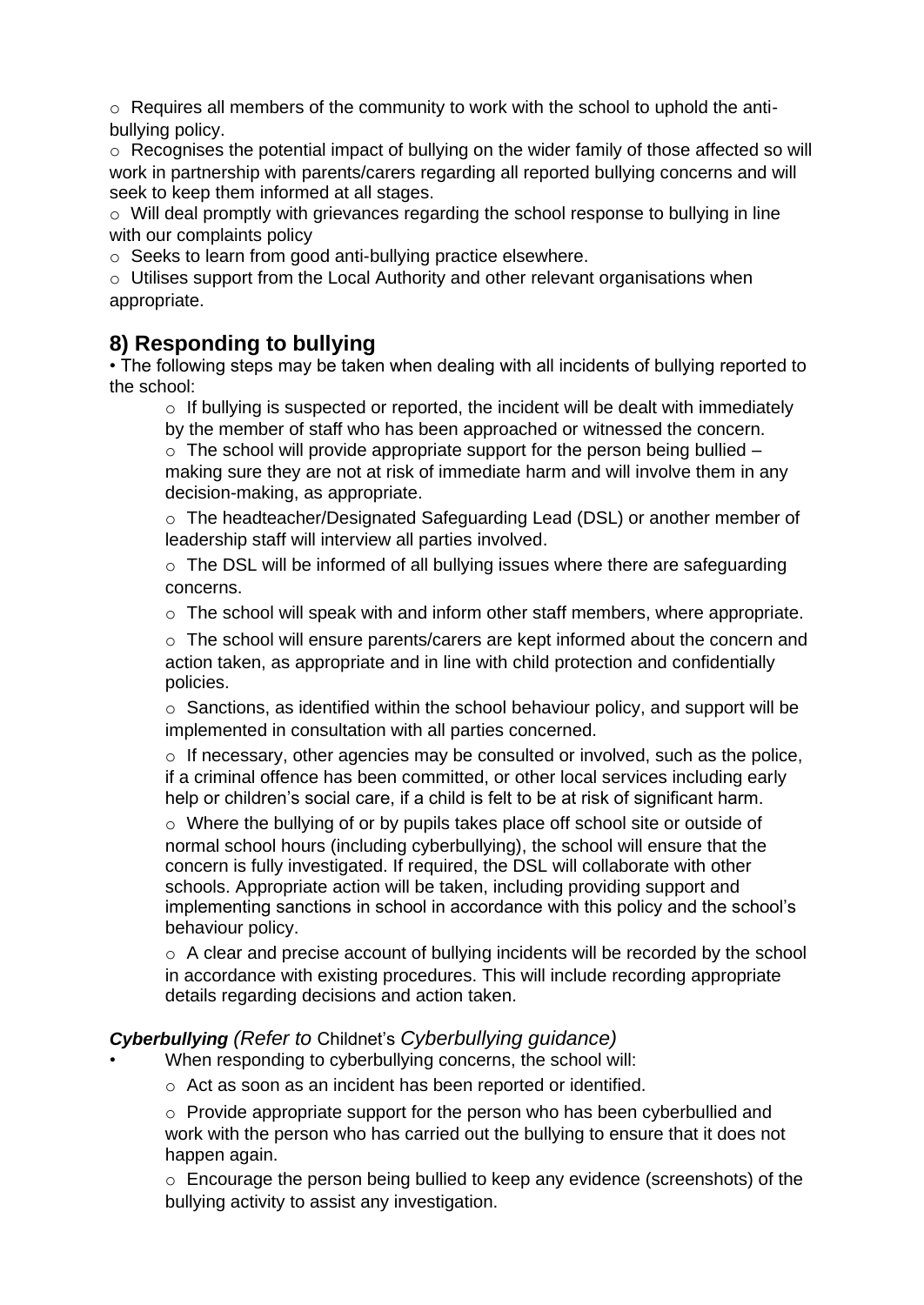



The Shropshire Gateway Educational Trust

 $\circ$  Take all available steps where possible to identify the person responsible. This may include:

- looking at use of the school systems;
- **.** identifying and interviewing possible witnesses;
- Contacting the service provider and the police, if necessary.

 $\circ$  Work with the individuals and online service providers to prevent the incident from spreading and assist in removing offensive or upsetting material from circulation. This may include:

- Support reports to a service provider to remove content if those involved are unable to be identified or if those involved refuse to or are unable to delete content.
- Confiscating and searching pupils' electronic devices, such as mobile phones, in accordance with the law (DfE 'Searching, screening and confiscation at school' and Childnet cyberbullying guidance to ensure that the schools powers are used proportionately and lawfully)
- Requesting the deletion of locally-held content and content posted online if they contravene school behavioural policies.
- $\circ$  Ensure that sanctions are applied to the person responsible for the cyberbullying; the school will take steps to change the attitude and behaviour of the bully, as well as ensuring access to any additional help that they may need.
- o Inform the police if a criminal offence has been committed.

o Provide information to staff and pupils regarding steps they can take to protect themselves online. This may include:

- advising those targeted not to retaliate or reply;
- providing advice on blocking or removing people from contact lists;
- helping those involved to think carefully about what private information they may have in the public domain.

#### *Supporting pupils*

- Pupils who have been bullied will be supported by:
	- o Reassuring the pupil and providing continuous pastoral support.

 $\circ$  Offering an immediate opportunity to discuss the experience with their teacher, the designated safeguarding lead, or a member of staff of their choice.

 $\circ$  Being advised to keep a record of the bullying as evidence and discuss how respond to concerns and build resilience as appropriate.

- o Working towards restoring self-esteem and confidence.
- $\circ$  Providing ongoing support; this may include: working and speaking with staff, offering formal counselling, engaging with parents and carers.

o Where necessary, working with the wider community and local/national organisations to provide further or specialist advice and guidance; this could include support through Early Help or Specialist Children's Services.

- Pupils who have perpetrated bullying will be helped by:
	- o Discussing what happened, establishing the concern and the need to change.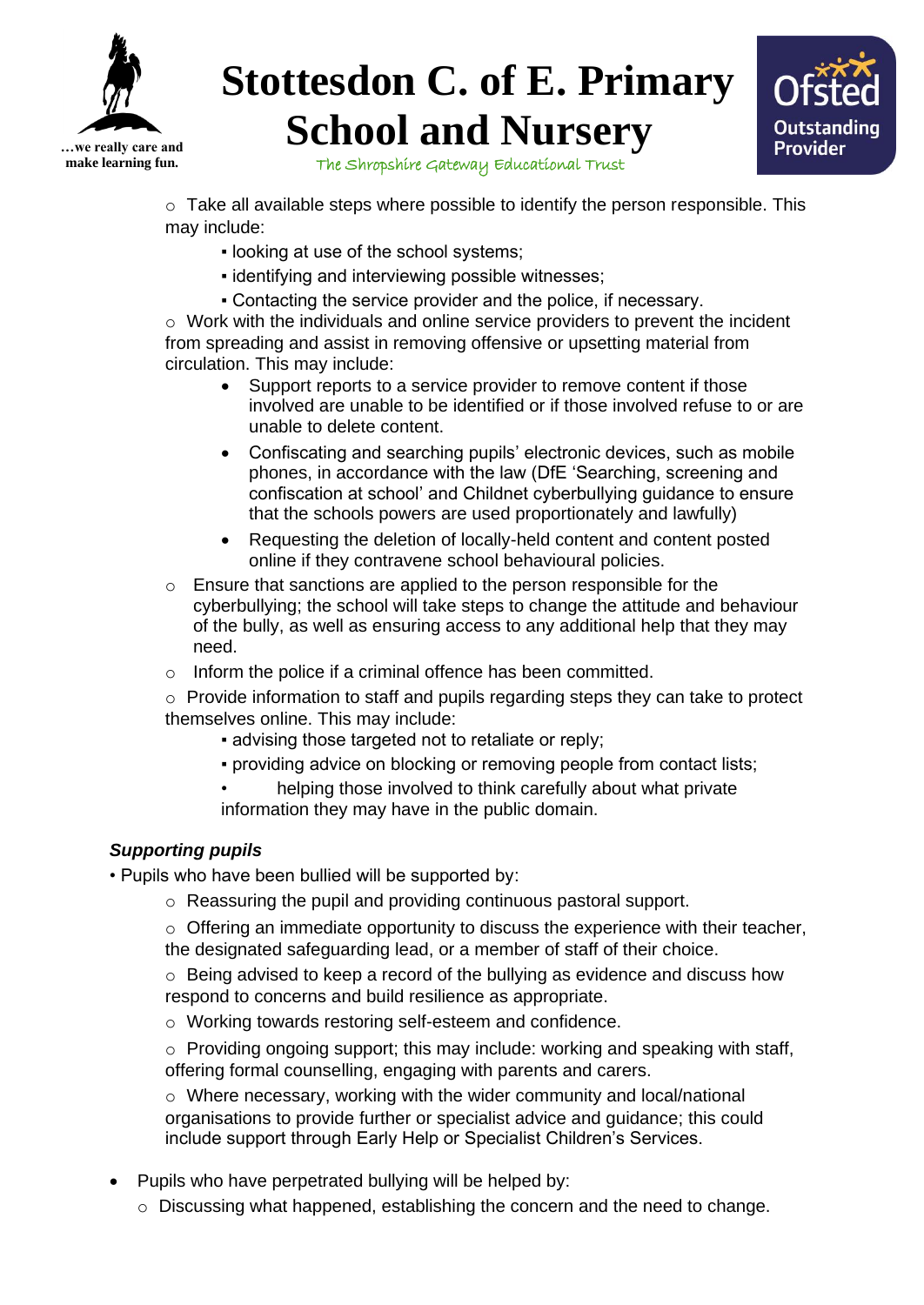o Informing parents/carers to help change the attitude and behaviour of the child.

o Providing appropriate education and support regarding their behaviour or actions.

o If online, requesting that content be removed and reporting accounts/content to service provider.

o Sanctioning, in line with school behaviour/discipline policy; this may include official warnings, detentions, removal of privileges (including online access when encountering cyberbullying concerns), and fixed-term or permanent exclusions.

o Where necessary, working with the wider community and local/national organisations to provide further or specialist advice and guidance; this may include involvement from the Police or referrals to Early Help, Specialist Children's Services.

#### **Supporting adults**

• Our school takes measures to prevent and tackle bullying among pupils; however, it is equally important to recognise that bullying of adults, including staff and parents, whether by pupils, parents or other staff members, is unacceptable.

• Adults who have been bullied or affected will be supported by:

 $\circ$  Offering an immediate opportunity to discuss the concern with the designated safeguarding lead, a senior member of staff and/or the headteacher.

 $\circ$  Advising them to keep a record of the bullying as evidence and discuss how to respond to concerns and build resilience, as appropriate.

o Where the bullying takes place off school site or outside of normal school hours (including online), the school will still investigate the concern and ensure that appropriate action is taken in accordance with the schools' behaviour and discipline policy.

o Reporting offensive or upsetting content and/or accounts to the service provider, where the bullying has occurred online.

o Reassuring and offering appropriate support.

o Working with the wider community and local/national organisations to provide further or specialist advice and guidance.

• Adults who have perpetrated the bullying will be helped by:

o Discussing what happened with a senior member of staff and/or the headteacher to establish the concern.

o Establishing whether a legitimate grievance or concern has been raised and signposting to the school's official complaints procedures.

o If online, requesting that content be removed.

o Instigating disciplinary, civil or legal action as appropriate or required.

*Note: Specific guidance is available for leaders regarding dealing with complaints made on social networking sites: [www.kelsi.org.uk/child-protection-and-safeguarding/e-safety](http://www.kelsi.org.uk/child-protection-and-safeguarding/e-safety)*

### **9) Preventing bullying**

#### *Environment*

• The whole school community will:

o Create and support an inclusive environment which promotes a culture of mutual respect, consideration and care for others, which will be upheld by all.

o Recognise that bullying can be perpetrated or experienced by any member of the community, including adults and children (peer on peer abuse).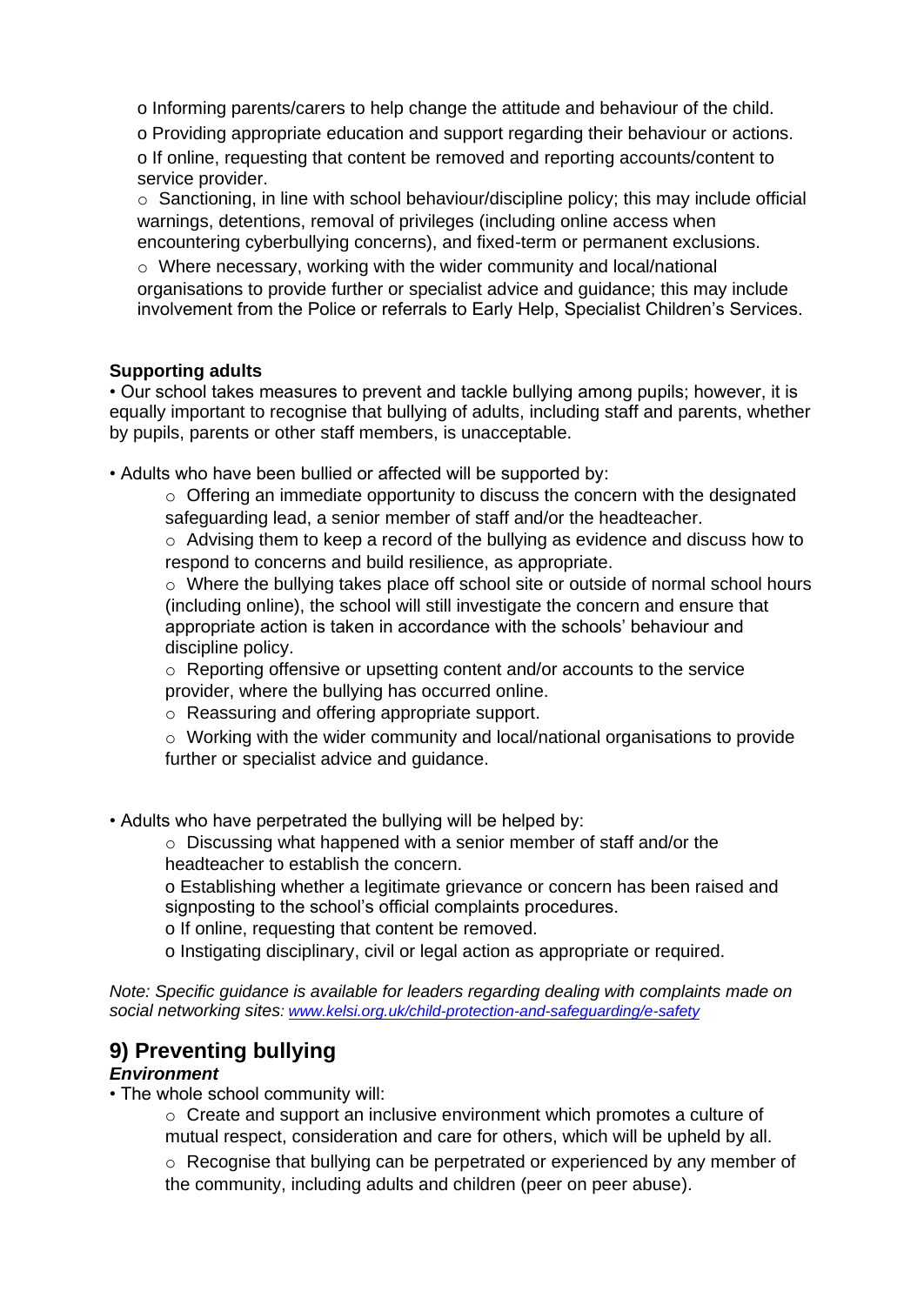



The Shropshire Gateway Educational Trust

o Recognises the potential for children with SEN and disabilities to be disproportionally impacted by bullying and will implement additional pastoral support as required.

 $\circ$  Openly discuss differences between people that could motivate bullying, such as: children with different family situations, such as looked after children or those with caring responsibilities, religion, ethnicity, disability, gender, sexuality or appearance related difference.

o Challenge practice and language (including 'banter') which does not uphold the school values of tolerance, non-discrimination and respect towards others.

 $\circ$  Be encouraged to use technology, especially mobile phones and social media, positively and responsibly.

o Work with staff, the wider community and outside agencies to prevent and tackle concerns including all forms of prejudice-driven bullying.

o Actively create "safe spaces" for vulnerable children and young people.

o Celebrate success and achievements to promote and build a positive school ethos.

#### *Policy and Support*

• The whole school community will:

 $\circ$  Provide a range of approaches for pupils, staff and parents/carers to access support and report concerns.

o Regularly update and evaluate our practice to consider the developments of technology and provide up-to-date advice and education to all members of the community regarding positive online behaviour.

 $\circ$  Take appropriate, proportionate and reasonable action, in line with existing school policies, for any bullying bought to the schools' attention, which involves or effects pupils, even when they are not on school premises; for example, when using school transport or online, etc.

 $\circ$  Implement appropriate disciplinary sanctions; the consequences of bullying will reflect the seriousness of the incident, so that others see that bullying is unacceptable.

 $\circ$  Use a variety of techniques to resolve the issues between those who bully, and those who have been bullied.

#### *Education and Training*

• The school community will:

o Train all staff, including: teaching staff, support staff (e.g. administration staff, lunchtime support staff and site support staff) and pastoral staff, to identify all forms of bullying and take appropriate action, following the school's policy and procedures, including recording and reporting incidents.

o Consider a range of opportunities and approaches for addressing bullying throughout the curriculum and other activities, such as: through displays, assemblies, peer support, the school/student council, etc.

o Collaborate with other local educational settings as appropriate, and during key times of the year, for example during transition.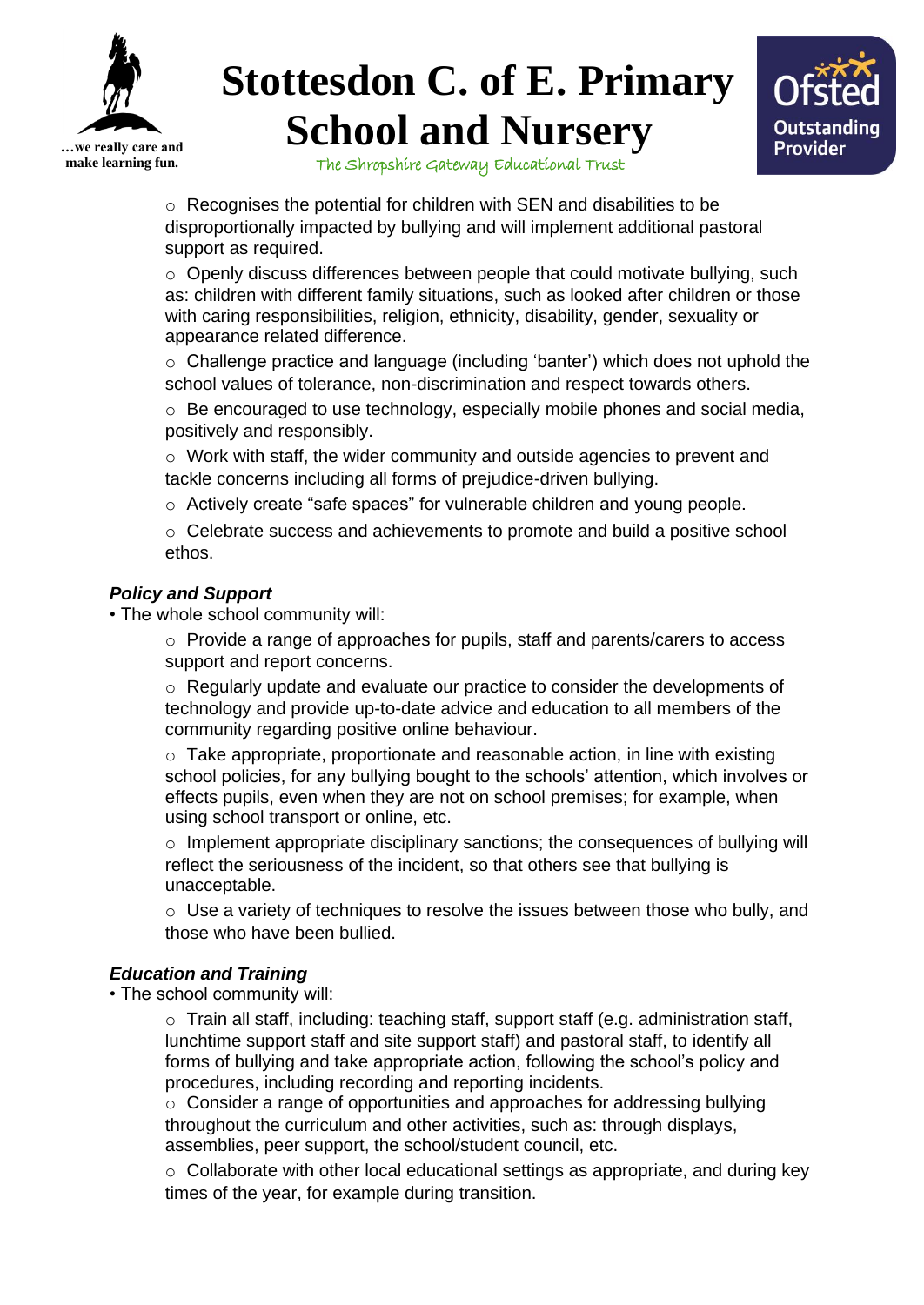$\circ$  Ensure anti-bullying has a high profile throughout the year, reinforced through key opportunities such as anti-bullying week

o Provide systematic opportunities to develop pupils' social and emotional skills, including building their resilience and self-esteem.

#### **10) Involvement of pupils**

• We will:

 $\circ$  Involve pupils in policy writing and decision making, to ensure that they understand the school's approach and are clear about the part they play in preventing bullying.

o Regularly canvas children and young people's views on the extent and nature of bullying.

o Ensure that all pupils know how to express worries and anxieties about bullying.

 $\circ$  Ensure that all pupils are aware of the range of sanctions which may be applied against those engaging in bullying.

o Involve pupils in anti-bullying campaigns in schools and embedded messages in the wider school curriculum.

o Utilise pupil voice in providing pupil led education and support

o Publicise the details of internal support, as well as external helplines and websites.

o Offer support to pupils who have been bullied and to those who are bullying to address the problems they have.

#### **11) Involvement and liaison with parents and carers**

We will:

 $\circ$  Take steps to involve parents and carers in develop policies and procedures, to ensure they are aware that the school does not tolerate any form of bullying.

o Make sure that key information about bullying (including policies and named points of contact) is available to parents/carers in a variety of formats, including via the school website

o Ensure all parents/carers know who to contact if they are worried about bullying and where to access independent advice.

o Work with all parents/carers and the local community to address issues beyond the school gates that give rise to bullying.

o Ensure that parents work with the school to role model positive behaviour for pupils, both on and offline.

o Ensure all parents/carers know about our complaints procedure and how to use it effectively, to raise concerns in an appropriate manner.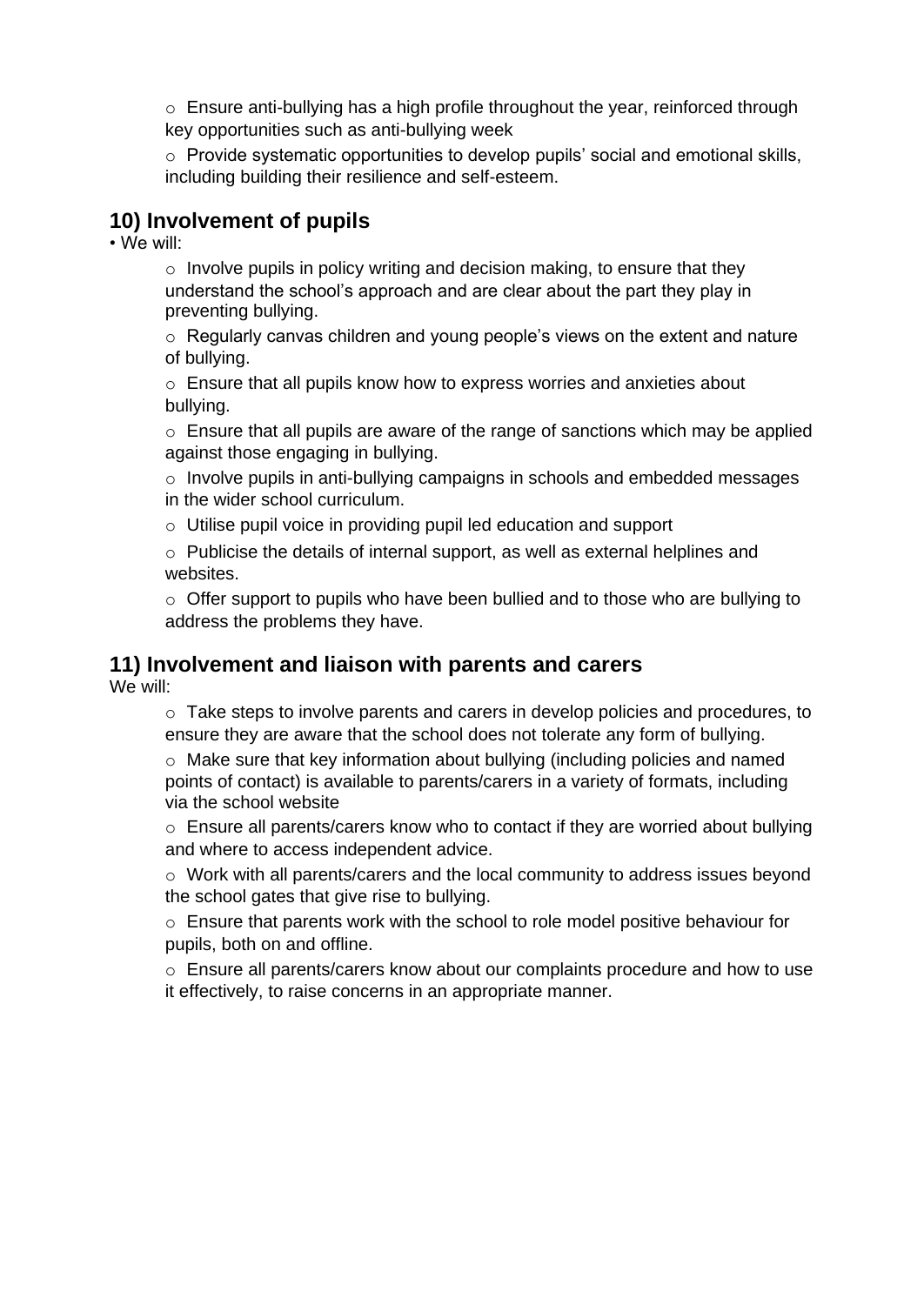



The Shropshire Gateway Educational Trust

## **12) Monitoring and review: putting policy into practice**

• The school will ensure that they regularly monitor and evaluate mechanisms to ensure that the policy is being consistently applied.

- Any issues identified will be incorporated into the school's action planning.
- The headteacher will be informed of bullying concerns, as appropriate.

• The named Governor/headteacher will report on a regular basis to the governing body on incidents of bullying, including outcomes.

## **13) Useful links and supporting organisations**

- Anti-Bullying Alliance: [www.anti-bullyingalliance.org.uk](http://www.anti-bullyingalliance.org.uk/)
- Childline: [www.childline.org.uk](http://www.childline.org.uk/)
- Family Lives: [www.familylives.org.uk](http://www.familylives.org.uk/)
- Kidscape: [www.kidscape.org.uk](http://www.kidscape.org.uk/)
- MindEd: [www.minded.org.uk](http://www.minded.org.uk/)
- NSPCC: [www.nspcc.org.uk](http://www.nspcc.org.uk/)
- The BIG Award: [www.bullyinginterventiongroup.co.uk/index.php](http://www.bullyinginterventiongroup.co.uk/index.php)
- PSHE Association: [www.pshe-association.org.uk](http://www.pshe-association.org.uk/)
- Restorative Justice Council: [www.restorativejustice.org.uk](http://www.restorativejustice.org.uk/)
- The Diana Award: [www.diana-award.org.uk](http://www.diana-award.org.uk/)
- Victim Support: [www.victimsupport.org.uk](http://www.victimsupport.org.uk/)
- Young Minds: [www.youngminds.org.uk](http://www.youngminds.org.uk/)
- Young Carers: [www.youngcarers.net](http://www.youngcarers.net/)

• The Restorative Justice Council: [www.restorativejustice.org.uk/restorative-practice](http://www.restorativejustice.org.uk/restorative-practice-schools)[schools](http://www.restorativejustice.org.uk/restorative-practice-schools)

### **SEND**

- Changing Faces: [www.changingfaces.org.uk](http://www.changingfaces.org.uk/)
- Mencap: [www.mencap.org.uk](http://www.mencap.org.uk/)

• Anti-Bullying Alliance Cyberbullying and children and young people with SEN and disabilities: [www.cafamily.org.uk/media/750755/cyberbullying\\_and\\_send\\_-](http://www.cafamily.org.uk/media/750755/cyberbullying_and_send_-_module_final.pdf) [\\_module\\_final.pdf](http://www.cafamily.org.uk/media/750755/cyberbullying_and_send_-_module_final.pdf)

• DfE: SEND code of practice: [www.gov.uk/government/publications/send-code-of](http://www.gov.uk/government/publications/send-code-of-practice-0-to-25)[practice-0-to-25](http://www.gov.uk/government/publications/send-code-of-practice-0-to-25)

## **Cyberbullying**

- Childnet: [www.childnet.com](http://www.childnet.com/)
- Internet Watch Foundation: [www.iwf.org.uk](http://www.iwf.org.uk/)
- Think U Know: [www.thinkuknow.co.uk](http://www.thinkuknow.co.uk/)
- UK Safer Internet Centre: [www.saferinternet.org.uk](http://www.saferinternet.org.uk/)